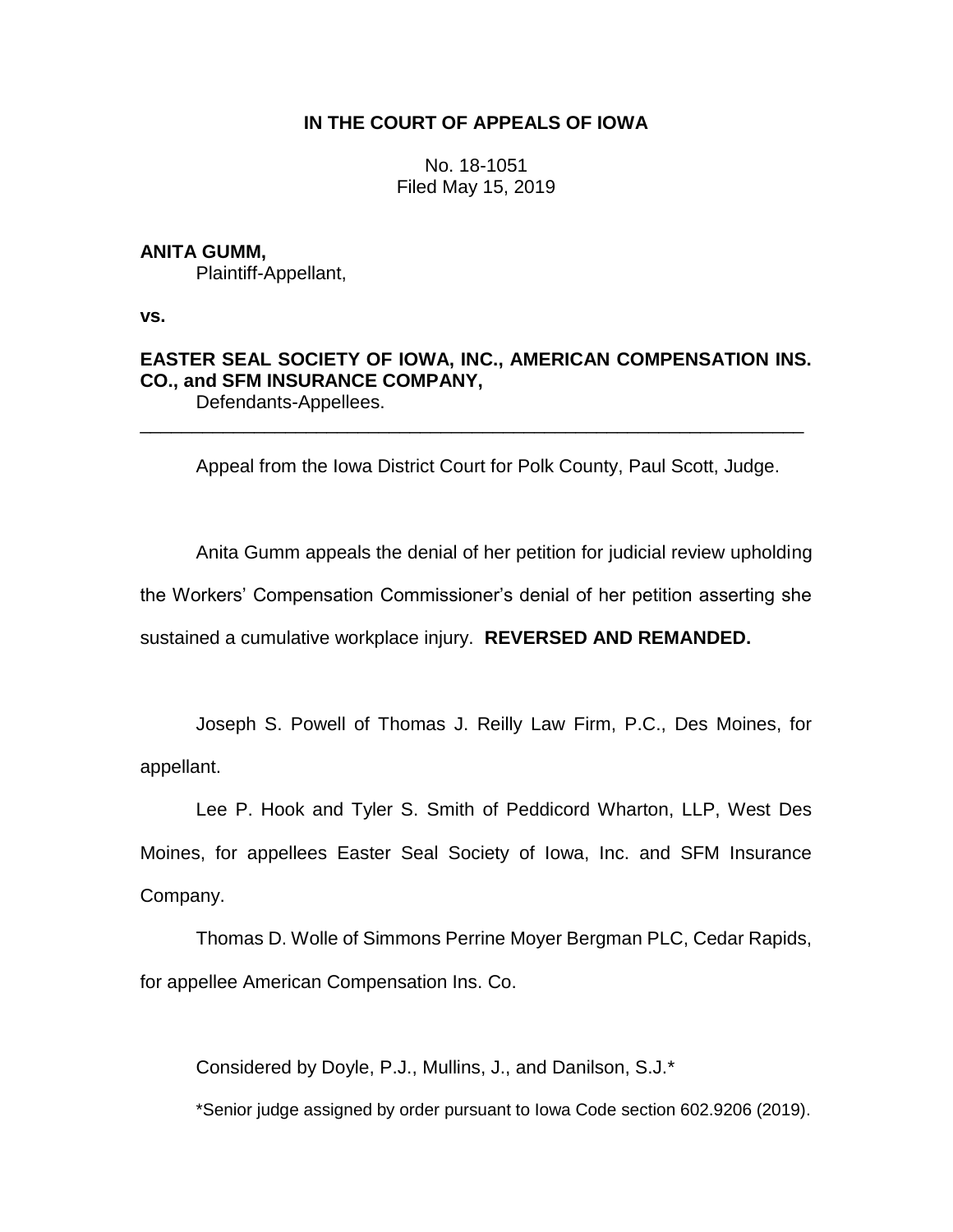#### **DOYLE, Presiding Judge.**

Anita Gumm appeals the denial of her petition for judicial review upholding the Workers' Compensation Commissioner's denial of her petition asserting she sustained a cumulative workplace injury. Upon our review, we reverse the district court's ruling and remand to the commissioner for further proceedings.

#### *I***.** *Background and Standard of Review***.**

In 2008, Anita Gumm slipped while working and fractured her right ankle. In 2009, it was determined Gumm was at maximum medical improvement for her injury, and she was assigned a 17% extremity impairment rating for the ankle fracture. She received permanent partial disability benefits and returned to full work activity without restrictions.

In 2014, Gumm filed a workers' compensation petition claiming she sustained a cumulative injury after she returned to work subsequent to the 2008 fracture. She alleged injury dates of March 6, 2012, May 16, 2013, and/or January 15, 2014. Ultimately, the agency found that Gumm failed to establish she sustained a cumulative injury following the 2008 fracture. A deputy commissioner found:

Claimant has not shown she suffered a "distinct and discreet" disability attributable to the post-fracture work activities. continued work activities may have played a role in aggravating the right ankle condition and resulted in the need for further treatment, however, by the standard of the *Ellingson* [*v. Fleetguard, Inc*., 599 N.W.2d 440 (Iowa 1999),] case, this form of aggravation is insufficient. Claimant suffered a significant fracture-dislocation and developed the inevitable posttraumatic arthritis that would be expected from such an injury. As a result of the arthritic condition, claimant required arthroscopy, arthrodesis, and more conservative treatment of the right ankle. These procedures represent sequelae of the original October 28, 2008 injury, not distinct cumulative injuries. Claimant also developed bilateral knee and back complaints

2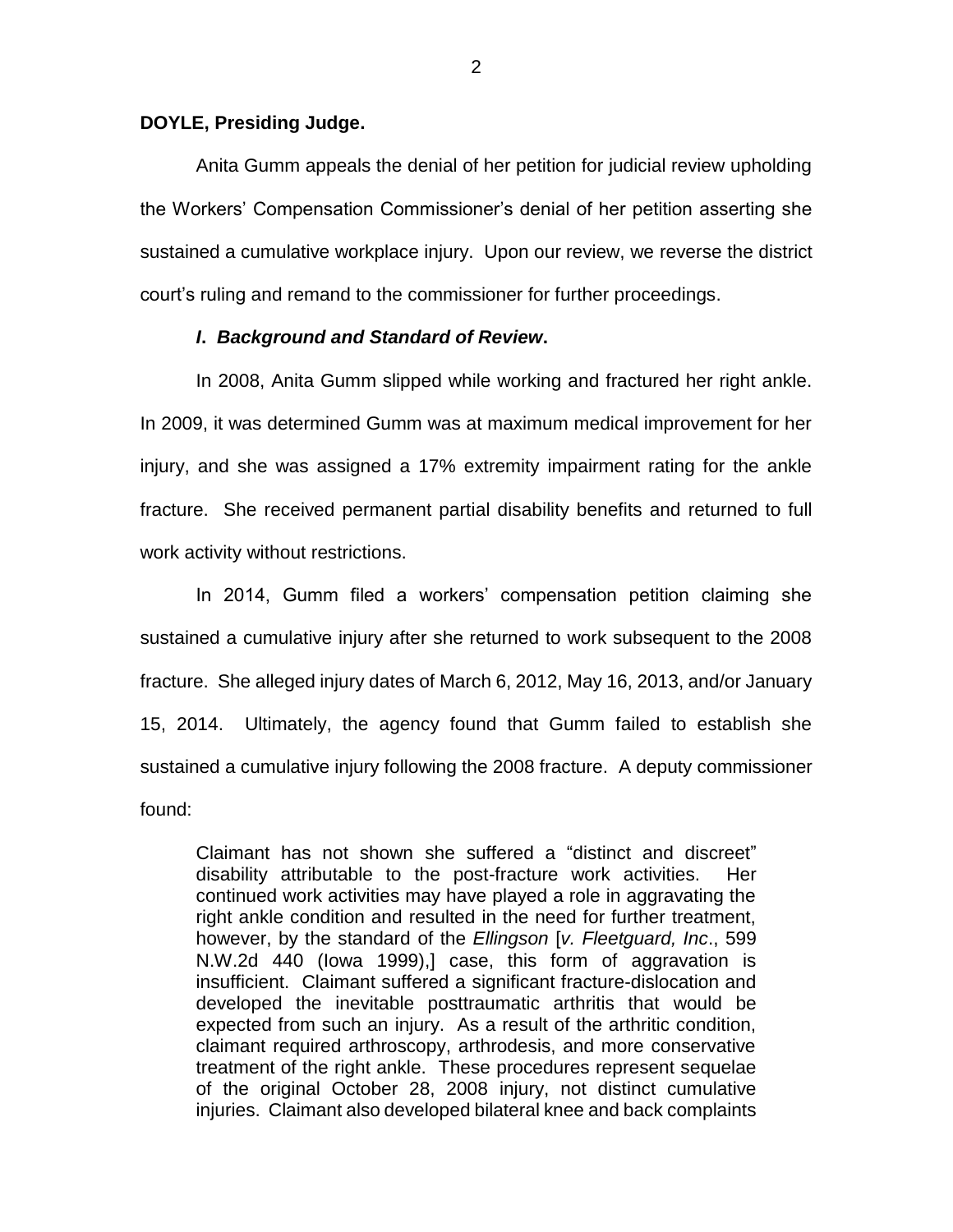as a result of an altered gait following arthrodesis; these complaints also reflect sequelae of the original October 28, 2008 injury and are not distinct cumulative injuries.

The decision was affirmed by the agency and a petition for judicial review followed. The district court upheld the agency's determination and denied Gumm's petition. Gumm now appeals, renewing her arguments asserted before the district court.

Our analysis is shaped largely by the deference we are statutorily obligated to afford the agency. *See Mike Brooks, Inc. v. House*, 843 N.W.2d 885, 888-89 (Iowa 2014). In judicial review proceedings, the district court acts in an appellate capacity, reviewing the commissioner's decision to correct legal error. *See id.* at 888. On appeal, we apply the standards of Iowa Code chapter 17A (2017) to decide if we reach the same conclusion as the district court. *See id*. at 889. The commissioner is vested with the authority to apply the law to the facts. *See Drake Univ. v. Davis*, 769 N.W.2d 176, 183 (Iowa 2009). Because whether the commissioner misapplied the cumulative-injury doctrine to Gumm's situation depends on the application of law to facts, we will not disturb the decision unless it is "irrational, illogical, or wholly unjustifiable." *See Neal v. Annett Holdings, Inc.*, 814 N.W.2d 512, 526 (Iowa 2012); *see also* Iowa Code § 17A.19(10)(i), (m). "A decision is 'irrational' when it is 'not governed by or according to reason.' A decision is 'illogical' when it is 'contrary to or devoid of logic.' A decision is 'unjustifiable' when it has no foundation in fact or reason." *Sherwin-Williams Co. v. Iowa Dep't of Revenue*, 789 N.W.2d 417, 432 (Iowa 2010) (citations omitted).

#### *II***.** *Discussion***.**

Starting with the applicable law, we note disabilities arising from one-time traumas are not the only kind of injuries covered by our workers' compensation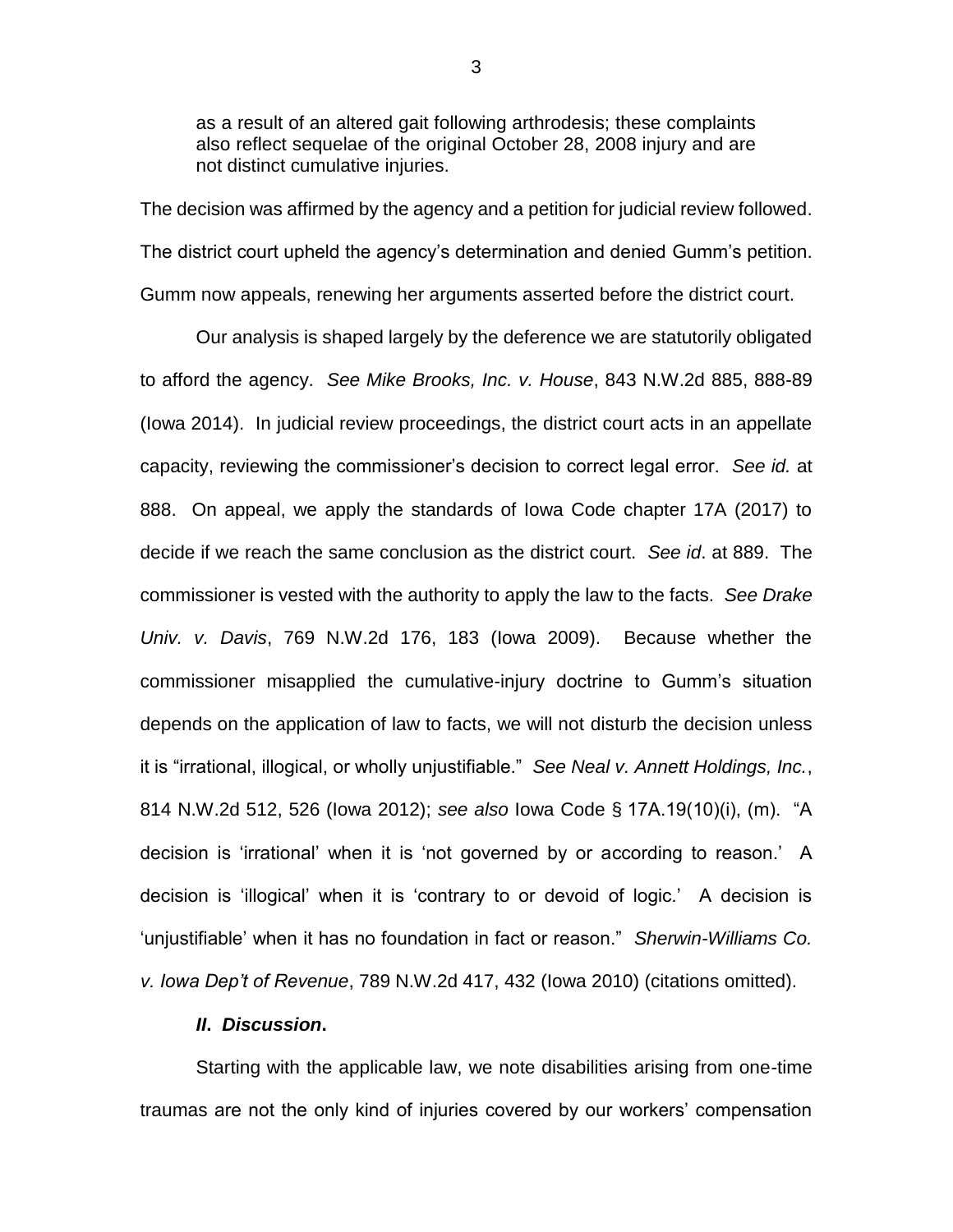statute. *See McKeever Custom Cabinets v. Smith*, 379 N.W.2d 368, 373 (Iowa 1985). Disabilities gradually developing over a period of time from repetitive physical trauma in the workplace—a cumulative injury—also subject employers to liability. *See id*. at 372-74. In other words, a cumulative injury "develops over time from performing work-related activities and ultimately produces some degree of industrial disability." *Ellingson v. Fleetguard, Inc.*, 599 N.W.2d 440, 444 (Iowa 1999), *overruled on other grounds by Waldinger Corp. v. Mettler*, 817 N.W.2d 1 (Iowa 2012). When an employee whose work activities collectively cause the worker to suffer a debilitating condition, our "cumulative injury rule" allows the employee to receive compensation when the employee becomes aware of the injury. *See Excel Corp. v. Smithart*, 654 N.W.2d 891, 896-97 (Iowa 2002), *superseded by statute*, 2004 Iowa Acts 1st Extraordinary Sess. ch. 1001, § 12, *as recognized in JBS Swift & Co. v. Ochoa*, 888 N.W.2d 887, 898 (Iowa 2016).

Cumulative-injury cases typically involve an injury resulting from years of continuous, repetitive movement that has taken a physical toll on a worker's body. *See, e.g., Larson Mfg., Co., Inc. v. Thorson*, 763 N.W.2d 842, 846-49 (Iowa 2009) (chronicling daily tasks of worker at storm door factory). In such cases, a series of smaller hurts advances toward manifestation as an employee requires medical treatment and modification of work activities due to deterioration in function. *See id*. at 859. But the acceptance of gradual injury as the mechanism of harm does not exclude the idea that acute injuries can contribute to the employee's compensable disability under the cumulative-injury doctrine. In the first Iowa case to recognize cumulative injury as a viable theory of recovery under the workers' compensation code, our supreme court recognized two acute injuries to the

4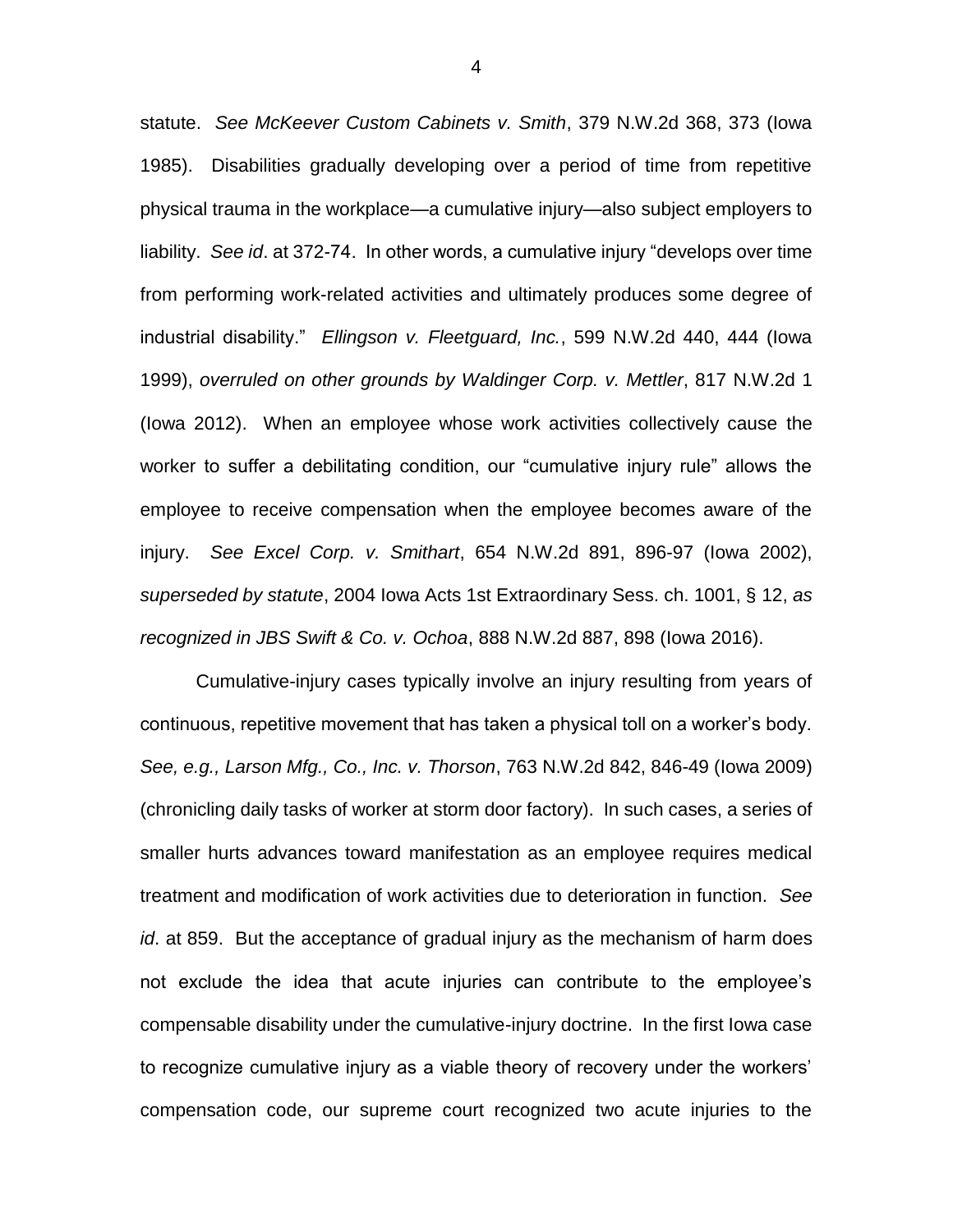worker's wrist as "the beginning of a series of hurts." *McKeever Custom Cabinets*, 379 N.W.2d at 373. Similarly, in *Floyd v. Quaker Oats*, the court rejected the employer's argument that "to show a cumulative injury a claimant must produce evidence of having suffered a distinct and discrete disability solely attributable to work activities over time, as opposed to an aggravation of a preexisting injury from an identified traumatic event." 646 N.W.2d 105, 108 (Iowa 2002). The fly in the ointment here is the *Ellingson* case.

In *Ellingson*, Ellingson was seeking benefits for "two separate compensable injuries"—the initial injury and the "distinct and discreet cumulative neck injury from which an episode of disability was manifested on June 17, 1992." 599 N.W.2d at 443. The agency "found that the only compensable injury established by the evidence was the January 4, 1985 injury." *Id*. More specifically:

While claimant seeks to assert a cumulative injury occurring on or about June 17, 1992, the treating physician opines that claimant's ongoing condition has its origins in her work incident of January 4, 1985. Claimant's continuing symptoms and her need for additional surgery and other medical care causally relate back to the January 4, 1985 work injury. Hence, claimant has not established a separate injury arising out of or in the course of her employment on or about June 17, 1992.

*Id*. at 444-45. On appeal from judicial review, the supreme court held,

To the extent that the evidence reveals a subsequent aggravation of Ellingson's January 4, 1985 injury, this is a relevant circumstance in fixing the extent of her permanent disability. Aggravating work activities were doubtless a causal factor with respect to the total degree of disability that she exhibited at the time of the hearing. It is clear, however, that she may not establish a cumulative-injury claim by merely asserting that her disability immediately following the January 4, 1985 injury was increased by subsequent aggravating work activities. That circumstance only serves to increase the disability attributable to the January 4, 1985 injury. To show a cumulative injury she must demonstrate that she has suffered a distinct and discreet disability attributable to post-1985 work activities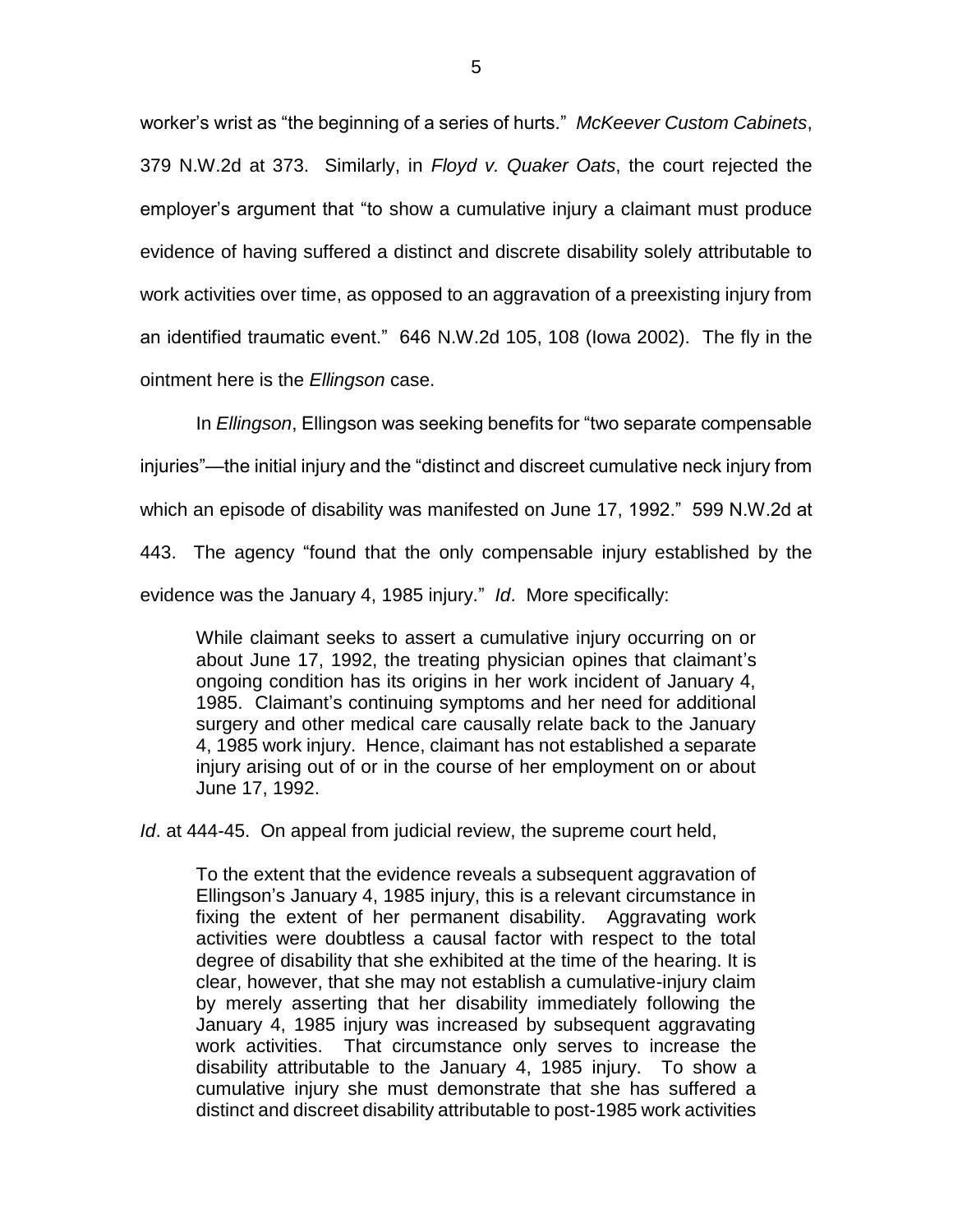rather than as an aggravation of the January 4, 1985 injury. In presenting that claim to the commissioner, she could only prevail if the commissioner, as primary fact finder, found that a factual basis for a cumulative-injury disability existed. The commissioner did not make that finding.

*Id*. at 444. The court affirmed the district court upholding the agency's ruling on

the issue. *Id*. at 445.

Here, Gumm maintains she sustained a cumulative aggravation of her acute

October 2008 injury after she returned to work, contrary to the agency's

determination. Gumm insists the facts of her case are like those in *Floyd*:

She sustained an acute injury in October of 2008, and the parties stipulated that injury resulted in a 17% lower extremity impairment rating. That stipulation was accepted and incorporated by reference into the agency's decision. Like . . . Floyd, Gumm did not seek to litigate the extent of disability benefits for the October 2008 injury due to the statute of limitations having run. The parties further stipulated that Easter Seals would receive a credit for the 17% previously paid for the 2008 injury, requiring Gumm to establish an increase in disability above 17% in order to recover.

In *Floyd*, Floyd sought compensation via two separate petitions. *See* 646 N.W.2d at 107. One petition sought compensation for his scheduled injury that occurred on September 3, 1993. *See id*. at 106-07. The other claimed "a cumulative injury subsequent to September 3, 1993." *Id*. at 107. Facing a statute of limitations defense, Floyd voluntarily dismissed without prejudice the petition involving the September 3 injury. *Id*. The second petition proceeded, and the deputy commissioner determined Floyd "had sustained a cumulative injury of 3.75% from day-to-day work activities after September 3, 1993." *Id*. The employer in *Floyd* argued Floyd did not establish a cumulative injury because there was no showing that Floyd "suffered a distinct and discreet disability solely attributable to work activities over time, as opposed to an aggravation of a preexisting injury from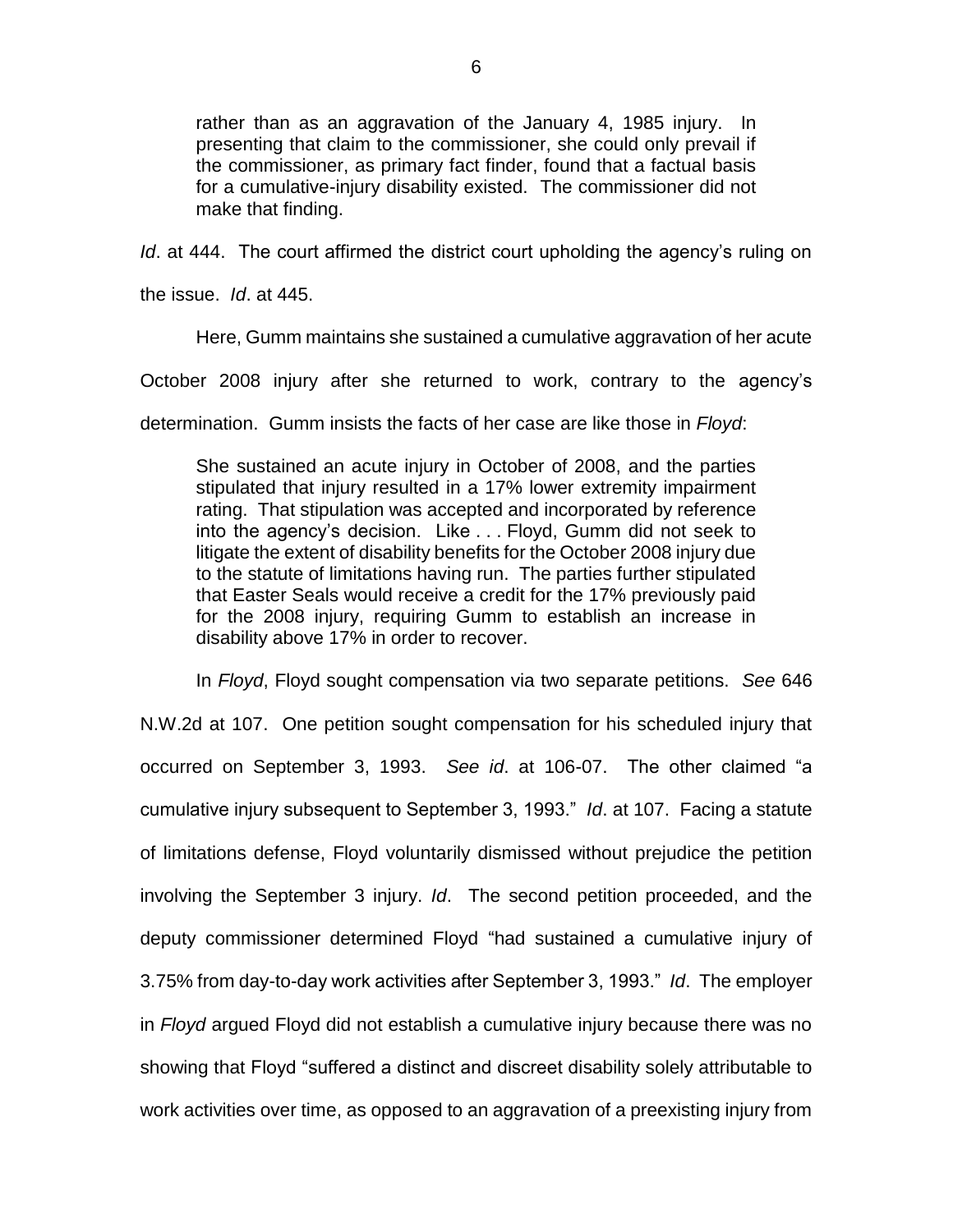an identified traumatic event." *Id*. at 108. The court found Floyd "should be permitted to recover *by way of a cumulative-injury claim* for any increase in functional disability shown to have occurred as the result of day-to-day activities in the workplace subsequent to the September 3, 1993 injury." *Id*. at 108 (emphasis added).

At first blush, the holdings of the two cases are seemingly incompatible, but

reconciliation turns on the specific circumstances of the litigation in the two cases.

The supreme court distinguished the two cases, explaining:

The significant factor in the *Ellingson* case was that the extent of the 1985 injury was being litigated in the same proceeding in which the separate cumulative-injury claim was being urged. Moreover, the evidence conclusively showed that the ultimate extent of industrial disability was affected by job-related activities that aggravated the 1985 neck injury. As a result of that circumstance, this court held that the compensable consequences of the aggravation of the 1985 neck injury must be adjudicated as part of the disability flowing from that injury.

In the present case, [Floyd's] arbitration petition seeking benefits for the September 3, 1993 injury was voluntarily dismissed in the face of a statute-of-limitations defense by the employer. The industrial commissioner concluded that the dismissal of that petition precluded any consideration of the September 3, 1993 injury as a compensable event. Given this circumstance, we believe that claimant should be permitted to recover by way of a cumulative-injury claim for any increase in functional disability shown to have occurred as the result of day-to-day activities in the workplace subsequent to the September 3, 1993 injury.

Id.<sup>1</sup> Our takeaway is that the *Floyd* holding creates a carefully circumscribed

exception to the *Ellingson* holding. In other words, if a claimant is precluded by

the statute of limitations from bringing an original proceeding or review-reopening,

the claimant may recover by way of a cumulative-injury claim for any increase in

 $\overline{a}$ <sup>1</sup> We note that Justice Carter authored both *Ellingson* and *Floyd*.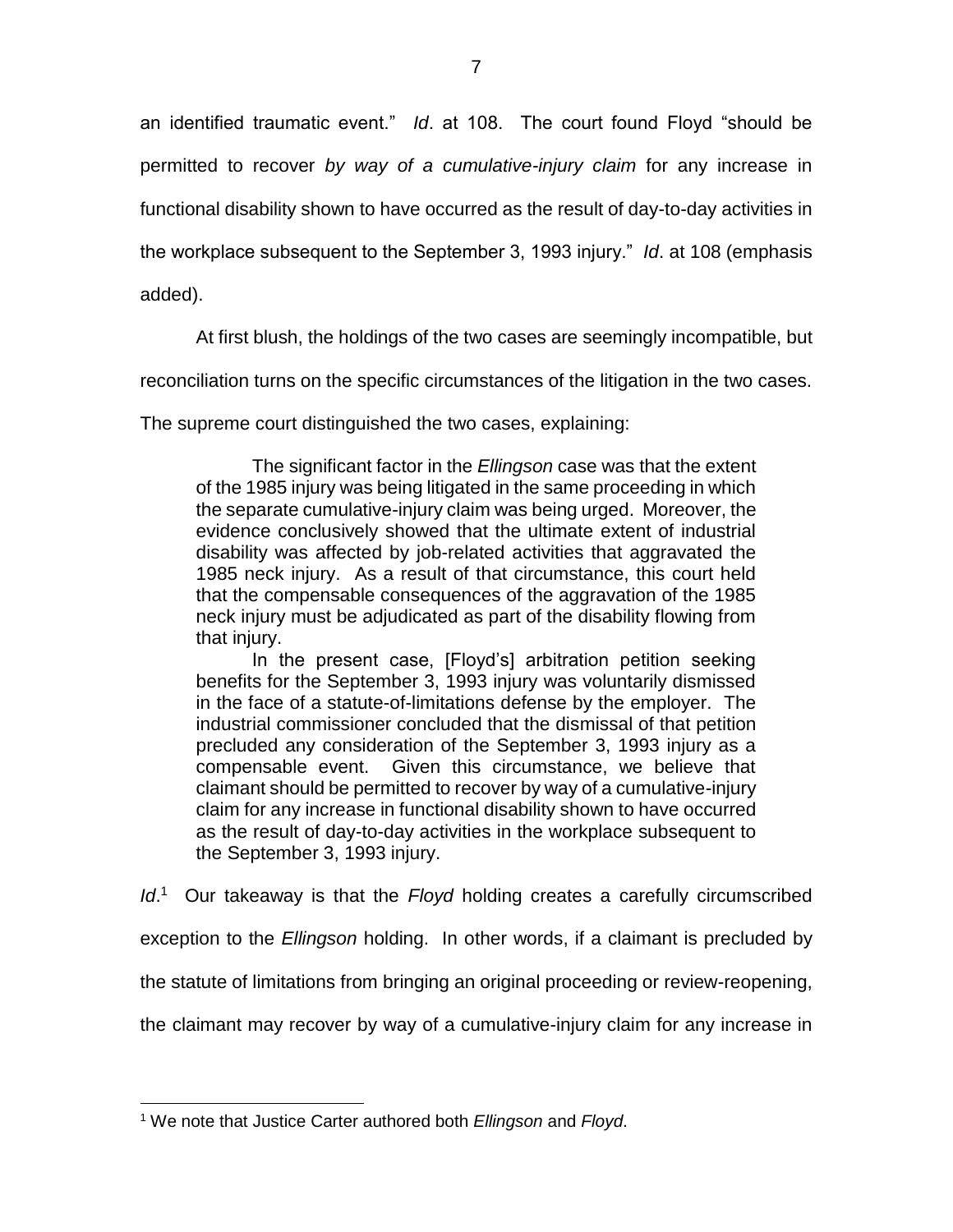functional disability shown to have occurred as the result of day-to-day activities in the workplace subsequent to the original injury without having to show he or she suffered a "distinct and discreet" disability attributable to the post-original-trauma work activities.

After analyzing the facts of this case and applicable law, the district court

concluded:

Here, the agency found that Gumm's day-to-day work activities may have played a role in aggravating her ankle, however it found this alone was not enough to establish a cumulative injury under *Ellingson*. The agency found that Gumm's ankle had never fully healed, and therefore she did not show by a preponderance of the evidence that she suffered a cumulative-trauma injury. Thus, the agency ultimately determined that any disability flowing from the original ankle injury would need to be adjudicated and calculated as one injury. A plain reading of *Floyd* suggests that it is immaterial whether or not the ankle fully healed if part of the industrial disability could be attributed to the acute injury and the rest of the disability could be attributed to post-injury work-related aggravation. The court recognizes the difficulty in reconciling the seemingly incompatible holdings of *Ellingson* and *Floyd*. Regardless, the agency, as the finder of fact, found that all of Gumm's disability stemmed from the traumatic injury that occurred on October 28, 2008 and the natural results therefrom, and therefore applied the holding from *Ellingson* to conclude that Gumm did not suffer a cumulative-trauma injury. The agency's application of the law was not irrational, illogical, or wholly unjustifiable in finding that Gumm failed to establish a cumulative injury by a preponderance of the evidence.

We agree with the agency that under the holding of *Ellingson*, Gumm failed to show

she suffered a "distinct and discreet" disability attributable to her post-fracture work

activities. But, that does not end the matter. The question boils down to whether

the agency erred in failing to apply the *Floyd* holding.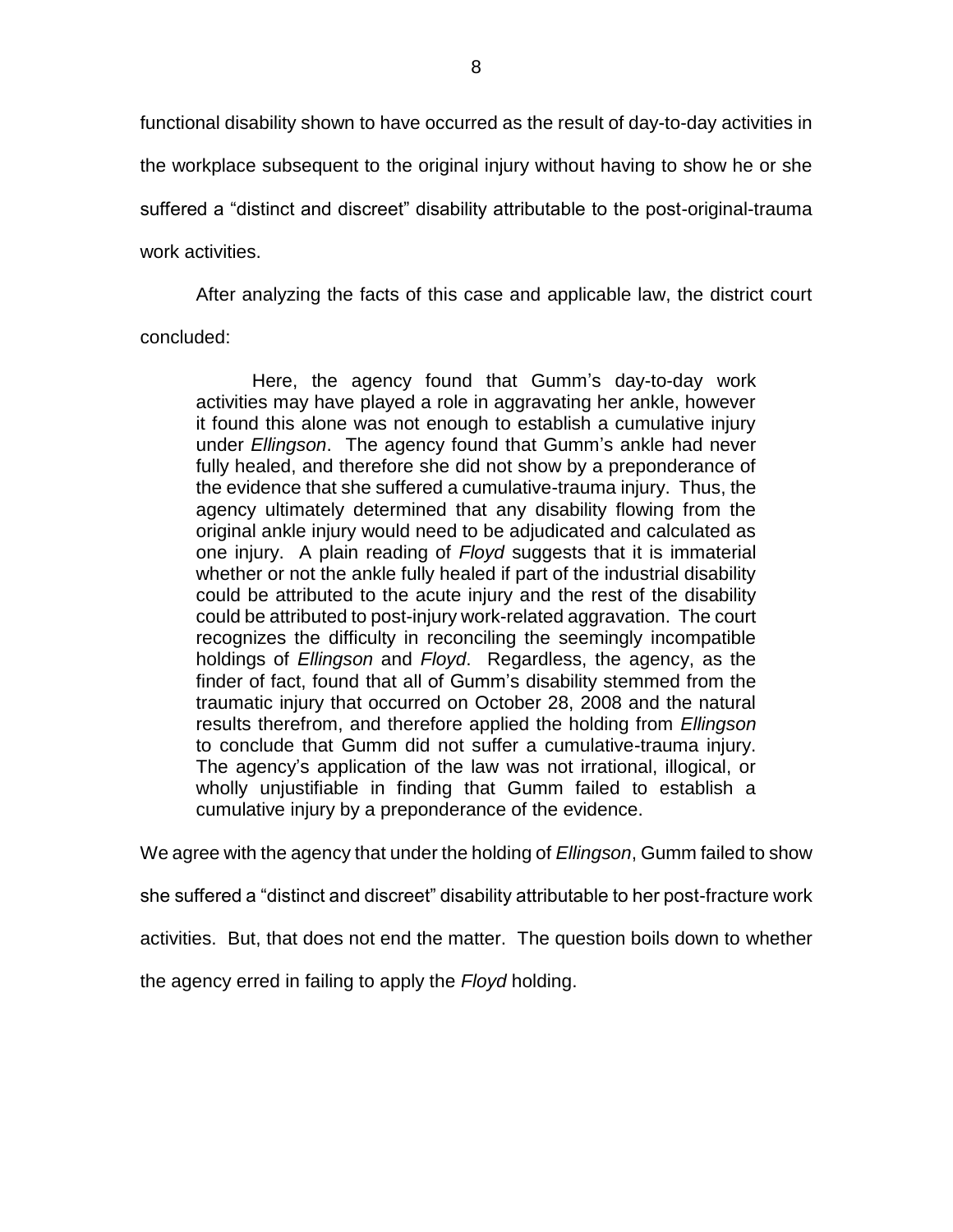Gumm, like Floyd, faced a statute of limitations defense. *See* Iowa Code § 85.26(1).<sup>2</sup> Gumm's last weekly payments were paid in May 2010. She filed her petition in February 2014, after the statute of limitations expired. Under similar circumstances, the supreme court held, "we believe that claimant should be permitted to recover by way of a cumulative-injury claim for any increase in functional disability shown to have occurred as the result of day-to-day activities in the workplace subsequent to the [traumatic] injury." *Floyd*, 646 N.W.2d at 108. We reach the same conclusion, particularly given "that our workers' compensation statute is to be liberally construed to implement its remedial purposes." *Swiss Colony, Inc. v. Deutmeyer*, 789 N.W.2d 129, 135 (Iowa 2010). Accordingly, we conclude the judgment of the district court must be reversed and the case remanded to the commissioner for further proceedings.

#### **REVERSED AND REMANDED.**

Danilson, S.J., concurs; Mullins, J., dissents.

 $\overline{a}$ 

 $2$  lowa Code § 85.26(1) provides:

An original proceeding for benefits under this chapter or chapters 85A, 85B, or 86, shall not be maintained in any contested case unless the proceeding is commenced . . . if weekly compensation benefits are paid under section 86.13, within three years from the date of the last payment of weekly compensation benefits.